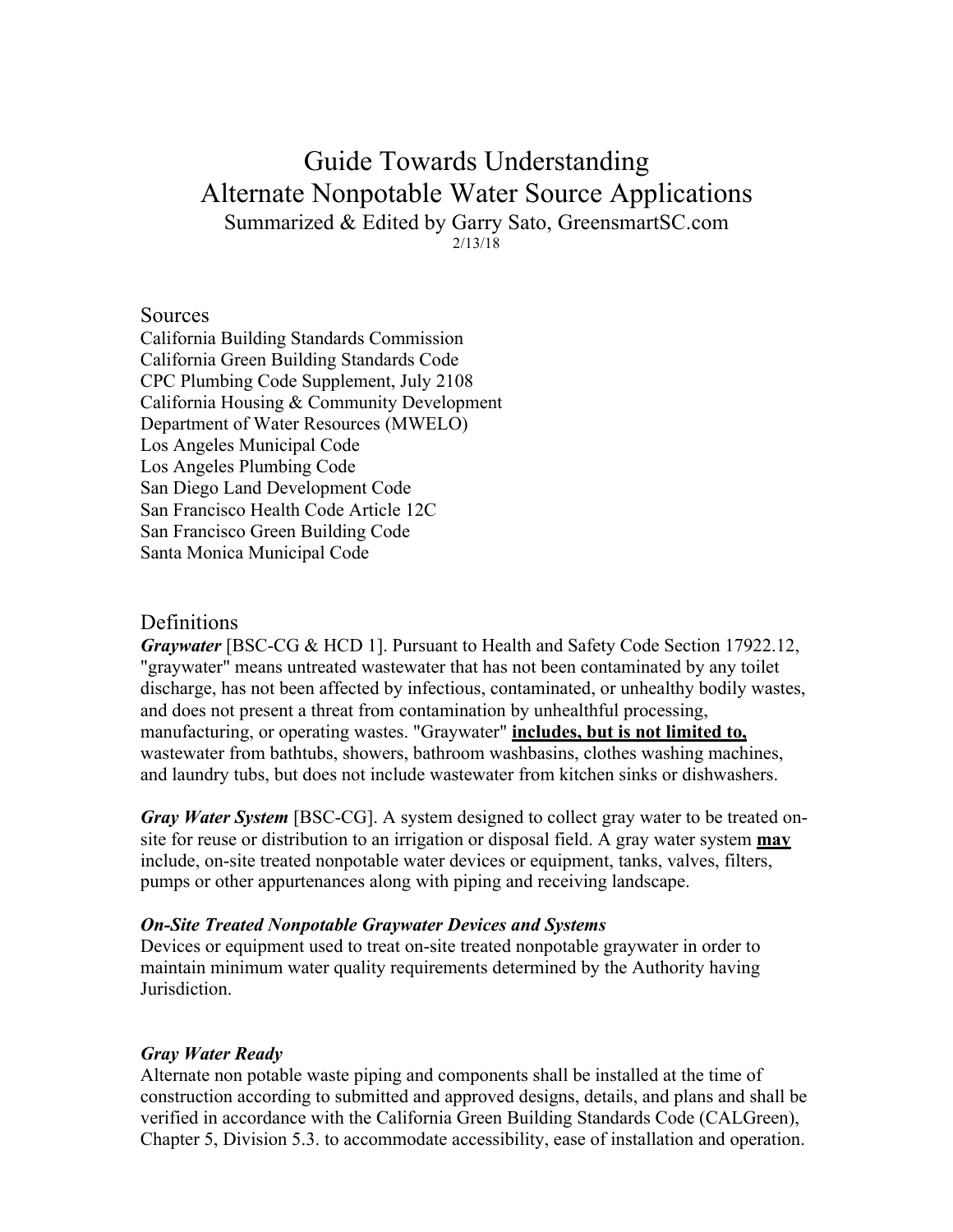# *On-Site Treated Nonpotable Water [BSC-CG & HCD 1]*.

Nonpotable water that has been collected, treated, and intended to be used on-site and is suitable for direct beneficial use. Sources for on-site treated nonpotable water include, but are not limited to, gray water; rainwater, stormwater, reclaimed (recycled) water, cooling tower blow-down water, and foundation drainage

# *On-Site Treated Nonpotable Gray Water Devices and Systems*

Devices or equipment used to treat on-site treated nonpotable gray water for use in water closet and urinal flushing, surface irrigation, and similar applications shall be listed or labeled to NSF 350 or approved by the Authority Having Jurisdiction.

# *NSF Standard 350*

The recognized standard for On-site commercial and residential waste water reuse treatment. See 2018 California Plumbing Code. Treated water meeting the requirements of NSF 350 can be used for toilet and urinal flushing, surface irrigation, decorative fountains, car washing and other nonpotable water applications.

*Reclaimed (Recycled) Water* [BSC-CG, HCD 1 & DWR]. Nonpotable water that meets California State Water Resources Control Board statewide uniform criteria for disinfected tertiary recycled water. Reclaimed (recycled) water is also known as "recycled water" or "reclaimed water".

*Treated Gray Water* [HCD 1]. Same as On-Site Treated Nonpotable Water

*Recycled Water Supply System.* [BSC-CG, HCD 1, & DWR] The building supply pipe, the water distribution pipes, and the necessary connecting pipes, fittings, control valves, backflow prevention devices, and all appurtenances carrying or supplying reclaimed (recycled) water in or adjacent to the building or within the premises.

# California Plumbing Code

Alternative Sources for Nonpotable Applications 7/18

# *1501.2 System Design (BSC-CG, HCD 1, DWR)*

Components, piping, and fittings used in any alternate water source system shall be **listed.** *(Edited)*

# *1502.2.2 Diversion*

The gray water system shall connect to the sanitary drainage down stream of fixture traps and vent connections through an *approved diverter valve.* The diverter valve shall be installed in a readily accessible location and clearly indicate the direction of flow.

# *1504.7 On-Site Treated Nonpotable Graywater Devices and Systems*

*Devices or equipment used to treat on-site treated nonpotable gray water* **in order to** maintain the minimum water quality requirements determined by the Authority Having Jurisdiction *shall be listed or labeled (third-party certified) by a listing agency (edited)*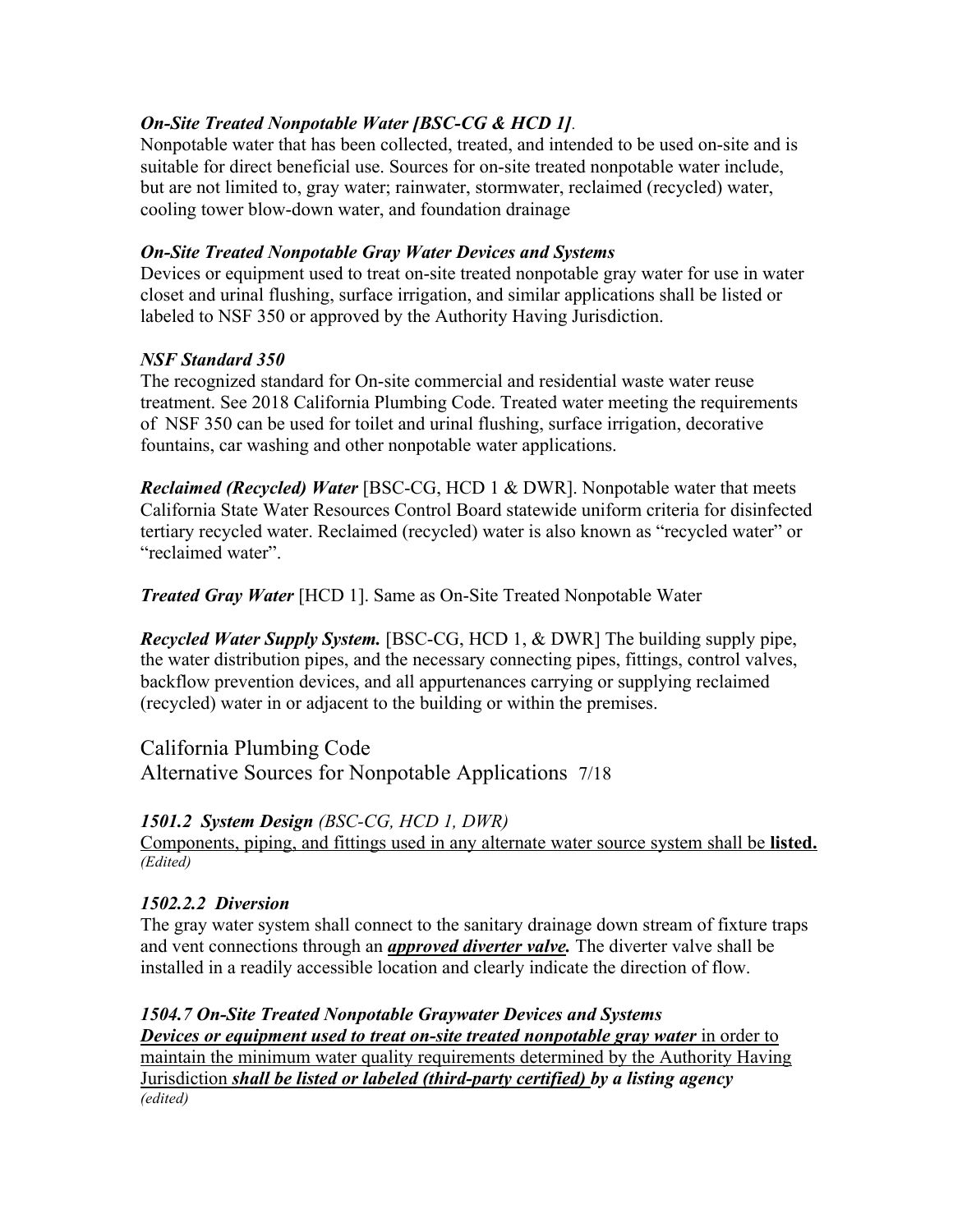# Regulations

#### *Title 23, Chapter 2.7*

#### *Model Water Efficient Landscape Ordinance, MWELO, (DWR)* **490 Purpose**

To conserve water by capturing and reusing rainwater and graywater wherever possible and selecting climate appropriate plants that need minimal supplemental water.

#### **490.1 Applicability**

All new construction projects with an aggregate landscape area equal or greater than 500 square feet requiring a building or landscape permit, plan check or design review.

#### **492.14 Recycled Water**

a. The installation of recycled water irrigation systems shall allow for the current and future use of recycled water.

### **492.15 Graywater Systems**

Graywater systems promote the efficient use of water and are encouraged to assist In on-site landscape irrigation. All graywater systems shall conform to the CPC (Title 24, Part 5, Chapter 15) and applicable local ordinances and standards. **Intent:**

The intent of these measures is to eliminate the use of potable water for landscape irrigation.

#### *Appendix A5 (CGBSC 2016) Non Residential Voluntary Measures*

#### **A5.303.2.3.4 Nonpotable water use systems for indoor use.**

Utilizing nonpotable water systems (such as captured rainwater, treated gray water and recycled water) intended to supply water closets, urinals, and other allowed uses, may be used in the calculations demonstrating the 12-, 20- or 25 percent reduction. The nonpotable water systems shall comply with the current edition of the CPC.

#### **A5303.5 Dual Plumbing**

New buildings and facilities shall be dual plumbed for potable and recycled water systems for toilet flushing when recycled water is available, as determined by the enforcement authority. *See 2108 CPC Supplement*

#### **A5.304.8 Graywater irrigation system**

Install a graywater collection system for outside onsite subsurface irrigation using graywater collected from bathtubs, showers, bathroom wash basins and laundry water. See *2018 CPC Supplement*

**Intent:** The intent of this measure is to eliminate the use of potable water for landscape irrigation.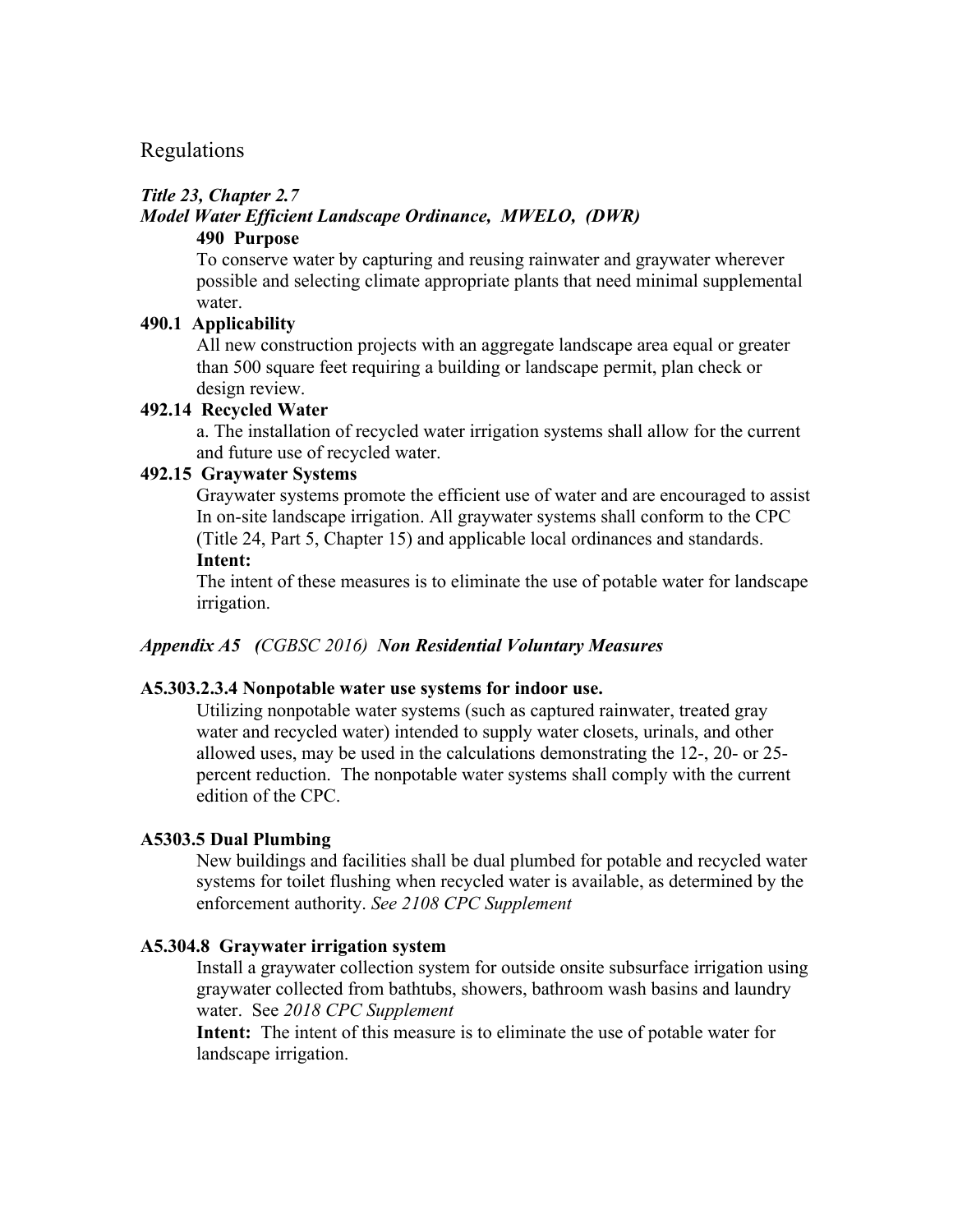#### **SECTION A5.305 Water Reuse**

#### **A5.305.1 Non potable water systems**

Nonpotable water systems for indoor and outdoor use shall comply with the current edition of the California Plumbing Code.

**Intent:** The intent of this measure is to promote the use of nonpotable water systems to conserve potable water, and to reference the California Plumbing Code for requirements.

Various City Ordinances

#### **Los Angeles**

Ordinance No. 184248 Residential Buildings 4/16 **2014 Los Angeles Green Building Code**  WATER CONSERVATION NOTES –

**FORM GRN 18R**

#### **IRRIGATION SYSTEM**

12. A water budget for landscape irrigation use that conforms to the California Department of Water Resources' Model Water Efficient Landscape Ordinance (MWELO) is required for new landscape areas of 500 sq ft or more. The following methods to reduce potable water use in landscape areas include, *but are not limited to, use of captured rainwater, recycled water, graywater,* or water treated for irrigation purposes and conveyed by a water district or public entity.

#### Ordinance No. 184248 6/16

#### **SEC. 99.04.305. WATER REUSE SYSTEMS.**

**99.04.305.1. Graywater Ready.** Alternate waste piping shall be installed to permit the discharge from the clothes washer, bathtub, showers, and bathroom/restroom wash basins to be used for a future graywater irrigation system. The flow from the fixtures shall be piped separately. The point of connection between the graywater piping and other waste piping shall be accessible (as defined in Section 99.02.202). **EXCEPTIONS:**

**2.** *Sites with landscape areas not exceeding 500 square feet.* ( Edited)

Ordinance No. 184692 12/16

Article 4, Division 16 **Non potable Rainwater Catchment Systems** Chapter 16 of the CPC is adopted by reference. Article 4, Chapter 16A **Non-Potable Water Reuse Systems** Chapter 16A of the 2016 CPC is adopted by reference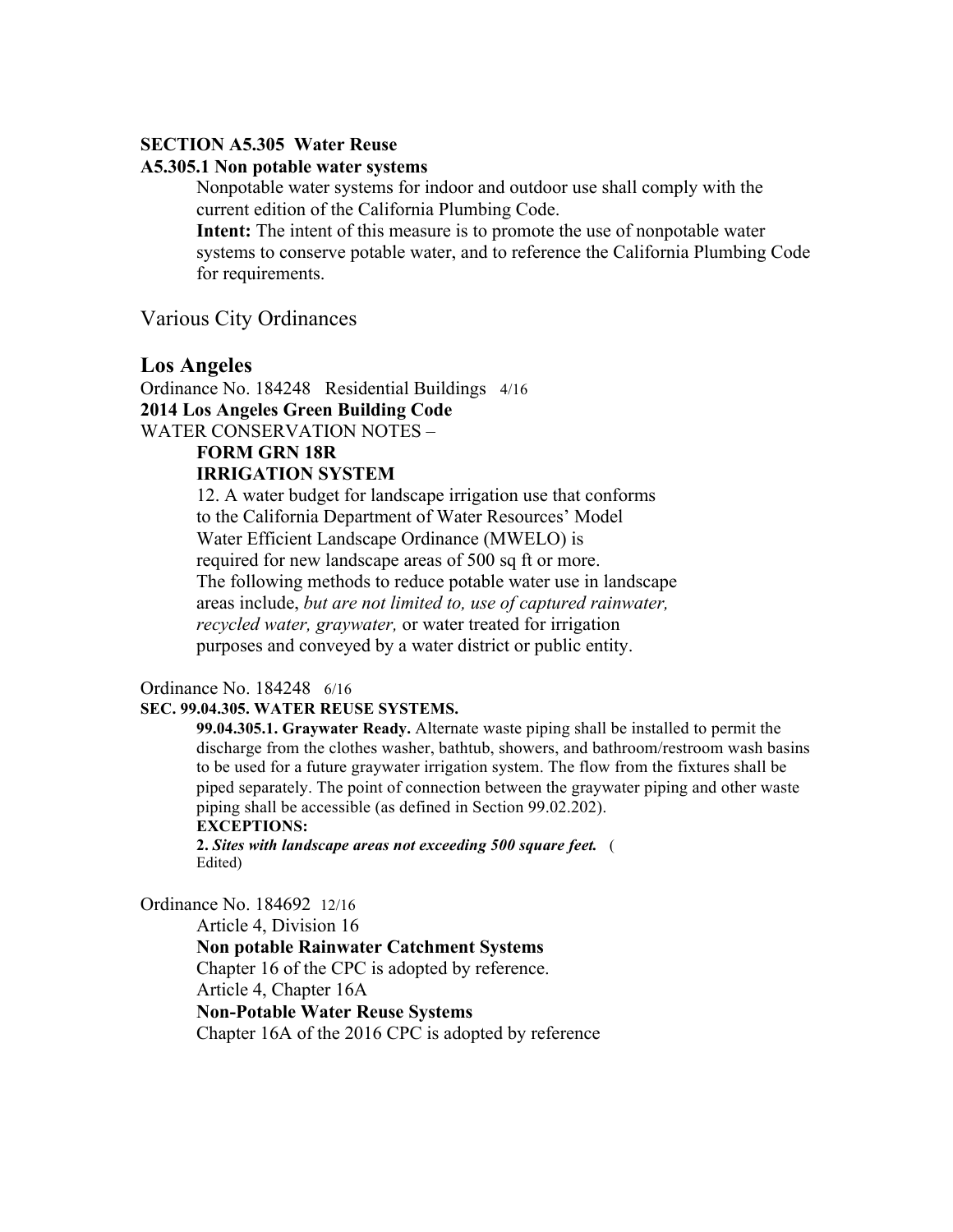# **San Fransisco**

Ordinance No. 109-15 and Article 12C

Health, Public Works Codes - Mandatory Use of Alternate Water Supplies In New Construction. Encourages the use of non-potable water for non-potable applications and by replacing potable water use for toilet and urinal flushing and irrigation to the maximum extent possible with alternative water sources.

### **San Diego**

#### **Pre-Plumbing For Gray Water Systems**

Land Development Code

1601.1.2 Water Reuse Systems

When required by the Green Building Regulations, alternative plumbing piping shall be installed in new residential buildings that are within the scope of the California Residential Code to permit the discharge of gray water in compliance with Section 1602.1.1 of the California Plumbing Code. (*5/15/15)*

### **Santa Monica**

Ordinance No. 2545 **Water Neutrality** 

### **Intent:**

To eliminate the need to have to import water from outside the city by limiting water consumption in all new construction over a baseline water demand established over a previous 5-year period. Various provisions provide options towards conforming and permitting.

(www. Santa Monica OSE Water Neutrality)